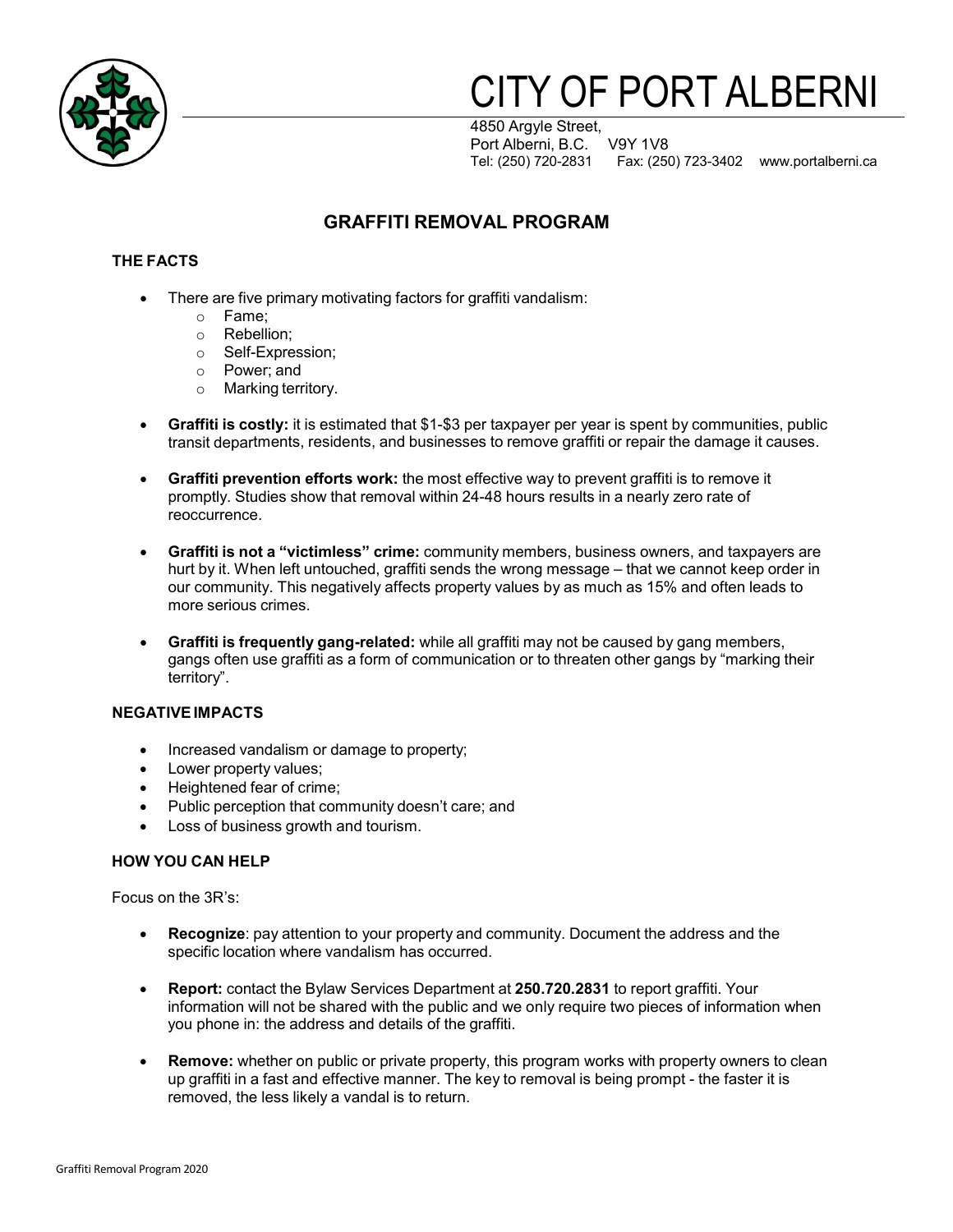

# TY OF PORT ALBERNI

4850 Argyle Street, Port Alberni, B.C. V9Y 1V8 Tel: (250) 720-2831 Fax: (250) 723-3402 [www.portalberni.ca](http://www.portalberni.ca/)

## **GRAFFITI REMOVAL PROGRAM**

#### **DEFINITION**

Graffiti can be defined as any writing, drawing, or symbol applied to any surface without the consent of the property owner or their agent. Graffiti is also any writing, drawing, or symbol that can be considered offensive to the community.

#### **THE PROGRAM**

The City of Port Alberni Bylaw Services Department has taken a proactive approach to graffiti within our community and has created a program to provide assistance to property owners that have been affected by vandalism. The program works as follows:

- 1) Graffiti is documented by the Bylaw Officer and the property owner is notified.
- 2) The Bylaw Officer will request voluntary compliance and participation in the Graffiti Removal Program, which includes:
	- A voucher that permits one free can of paint and one free paint brush (up to a maximum of \$60.00 CAD);
	- A list of participating vendors;
	- Instructions on how to use the voucher and a deadline for completing the work;
	- An information sheet on how to reduce the likelihood of repeat vandalism to the subject property.
- 3) If the property owner chooses to participate, the Bylaw Officer will conduct an onsite inspection after seven (7) days to verify the work has been completed.

Overall, the objective of this program is to take a three-prong approach:

- (1) **The City** is responsible for ensuring a clean and safe community;
- (2) **The Property Owner** is responsible for ensuring their property is maintained; and
- (3) **The RCMP** is responsible for locating and prosecuting vandals.

The program only works if all parties participate and work together to create a safe, clean community. Your active participation is greatly appreciated and we look forward to working with you to enhance the safety of our community!